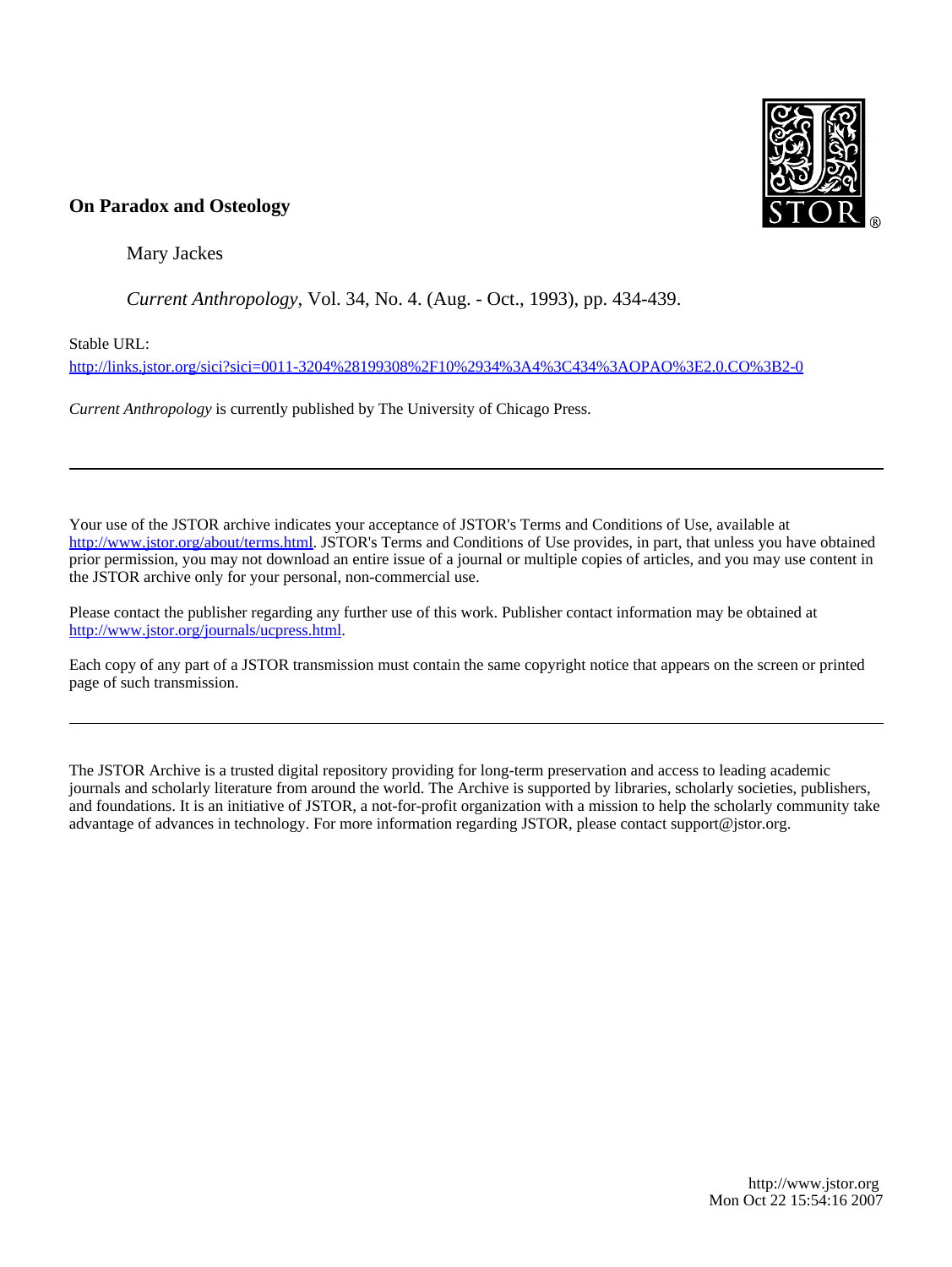in all cases with "unacceptable"  $C: N$  results. We felt at the time that the problem might have been due to nitrogen loss. If we accept the possibility that nitrogen loss affected the  $C: N$  values, then it is necessary to identify a mechanism for such loss. When drying our samples we used a drying oven because we did not have access to a freeze dryer. We noticed that in a few cases the samples were accidentally dried at a temperature around 120°C instead of the lower temperature (about 40-50°C) intended. **A** number of the samples known to have been dried at the higher temperature yielded high C: N values. For example, sample 1658 was originally dried at high temperature, yielding a  $C: N$  value of 5.0, and a second extract was later dried at low temperature, yielding a  $C: N$  value of 3.8. Sample 1669 was extracted three times and dried twice at high temperature  $|C:N = 6.7|$ and 9.3) and once at low temperature  $(C:N = 3.2)$ . We rejected the first high-temperature sample, and there was insufficient of the low-temperature sample left after C:N measurement for analysis. The second hightemperature sample is the one that is erroneously listed in table I. Since we were unaware of this problem at the time, we did not record which samples were dried at the higher temperature. We do know that the second batch of samples was dried at the higher temperature, and that batch included all of the high-C : N-value samples. However, the second batch also contained a few samples with acceptable  $C: N$  values. At the moment we do not have an explanation for this, but we speculate that the slightly acid solution  $pH = 3$  that was maintained during the hot-water treatment may be the culprit. As the solution evaporates it will concentrate any remaining hydrochloric acid, which may cause hydrolysis and a reaction with the protein/amino-acid nitrogen such that some nitrogen is released—perhaps as ammonia. This may be a red herring, but it does need further examination as a possible explanation.

In summary, we now feel that the sample extraction methods used produced pure collagen extract (commonly called gelatin) and that the "unacceptable"  $C: N$ values do not result from the presence of contamination in the extracted collagen. While we are not certain what they do represent, we are looking into the matter. Further samples and duplicates of some of the samples looked at here will be analyzed by us and by other researchers. If the results of this study are erroneous, this should soon become evident, and appropriate corrections can be made in any interpretations based upon them.

#### References Cited

- ABELSON, P. H., AND T. C. HOERING. *1961. C isotope fractionation in formation of amino acids by photosynthetic organisms. Proceedings of the National Academy of Sciences, U.S.A. 47:623-32.*
- BLAKE, MICHAEL, BRIAN S. CHISHOLM, JOHN E. CLARK, BARBARA VOORHIES, AND MICHAEL W. LOVE. *1992. Prehistoric subsistence in the Soconusco region.* CURRENT ANTHRO-POLOGY *33:83-94.*
- BUMSTED, M. **P.** *1984. Human variation: 6I3C in adult bone col-*

*lagen and the relation to diet in an isochronous*  $C_4$  *(maize) archaeological population. Los Alamos National Laboratory publ. LA1o259T.* 

- CHISHOLM, BRIAN S. *1989. "Variation in diet reconstructions based on stable carbon isotopic evidence," in The chemistry of prehistoric human bone. Edited by T. D. Price, pp. 10-37. Cambridge: Cambridge University Press.*
- CHISHOLM, B. *S.,* D. E. NELSON, K. **A.** HOBSON, H. P. SCHWARCZ, AND M. KNYF. *1983. Carbon isotope measure ment techniques for bone collagen: Notes for the archaeolo gist. Journal of Archaeological Science 10:355-60.*
- DE NIRO, M. J. *1985 Postmortem preservation and alteration of in vivo bone collagen isotope ratios in relation to paleodietary reconstruction. Nature 317:806-9.*
- DE NIRO, M. J., AND S. EPSTEIN. *1978. Influence of diet on the distribution of carbon isotopes in animals. Geochimica et Cosmochimica 42:495 -506.*
- -. *1981. Influence of diet on the distribution of nitrogen isotopes in animals. Geochimica et Cosmochimica 45:341-5 I.*
- EASTOE, J. E., AND A. A. LEACH. *1977. "Chemical constituents of gelatin," in The science and technology of gelatin. Edited by A. G. Ward and A. Courts. New York: Academic Press.*
- HAKANSSON, S. *1976. University of Lund radiocarbon dates IX. Radiocarbon 18:290-320.*
- HARE, P. E., AND M. L. F. ESTEP. 1982. Carbon and nitrogen *isotopic composition of amino acids in modem and fossil collagens. Carnegie Institute of Washington Yearbook 82:410-14.*
- LAND, L. S., E. L. LUNDELIUS, JR., AND S. VALASTRO. *1980. Isotope ecology of deer bones. Paleogeography, Paleoclimatology, Paleoecology 3x143-5 I.*
- LONGIN, R. *1971. New method of collagen extraction for radiocarbon dating. Nature 230:241-42.*
- MACKO, S. A., M. L. F. ESTEP, P. E. HARE, AND T. C. HOER-ING. *1982. Stable nitrogen and carbon isotopic composition of individual amino acids isolated from cultured microorganisms. Carnegie Institute of Washington Yearbook 82:404-9.*
- MEISTER, A. *1965. Biochemistry of the amino acids. New York: Academic Press.*
- VEIS, A. *1964. The macromolecular chemistry of gelatin. New York: Academic Press.*

## On Paradox and Osteology<sup>1</sup>

MARY JACKES

*Department of Anthropology, University of Alberta, Edmonton, Alberta, Canada T6G* 2H4.ZI **111** 93

Wood et al. (CA 33:343-58) have recently drawn attention to the "osteological paradox"—the problems inherent in reconstructing the health of a population from a sample of skeletons of the dead. Many osteologists must worry about the interpretation of the frequencies of pathologies or other changes wrought by life on the human skeleton. There can be few skeletal biologists who do not ask themselves whether higher incidences of "stress markers" indicate an increased ability to withstand stress rather than increased stress. It is certainly time for this irritant at the back of our minds to be confronted head-on.

*I. A paradox is a statement that seems absurd or contradictory but is or may be true. The original, now rare, meaning is "a statement contrary to received opinion or common belief, but nonetheless true."*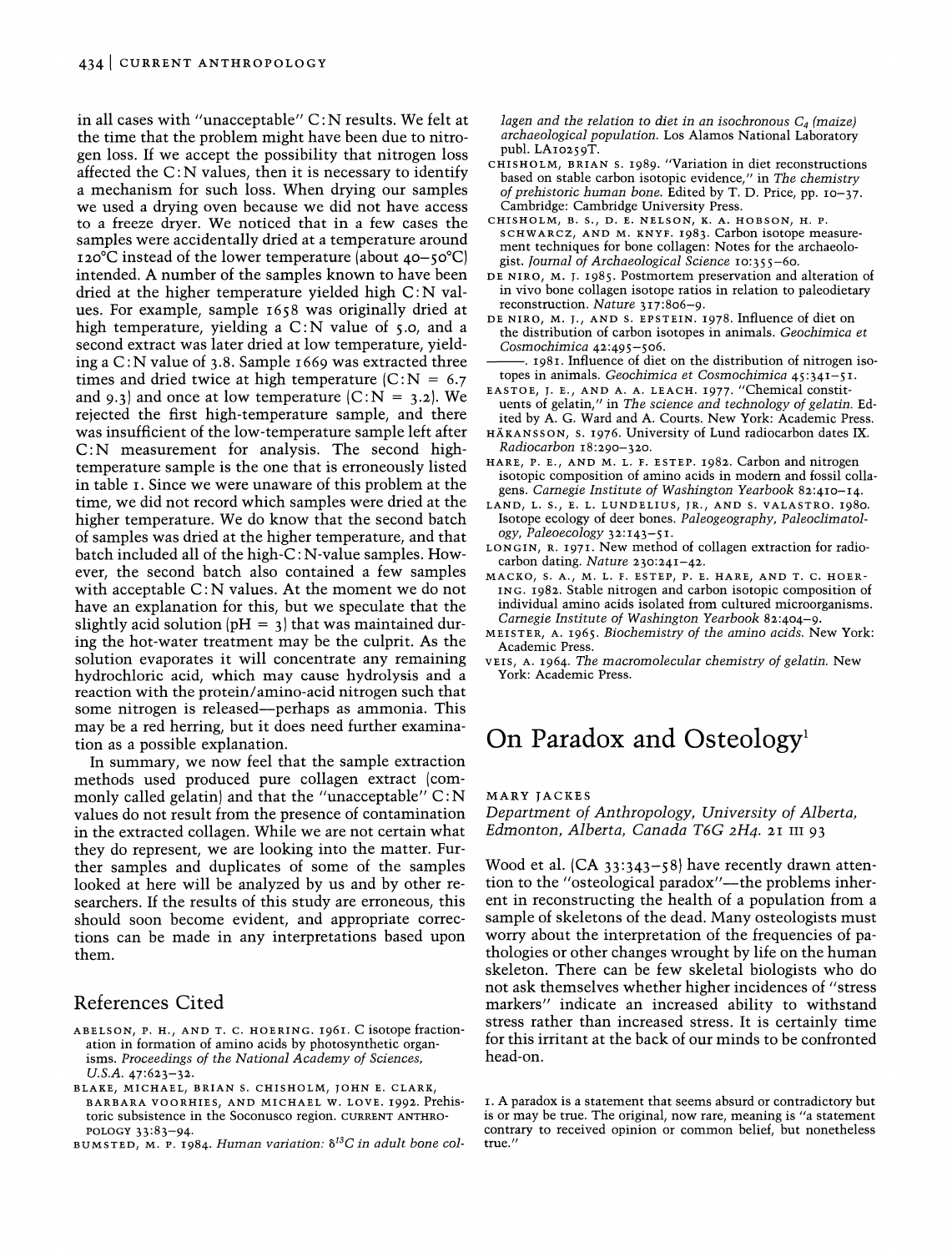My very real worry about Wood et al.'s contribution is that they do not, in fact, confront osteology's most fundamental problems. They say that most of the widely recognized problems-age and sex, inadequate sample size, bias, differential preservation—can be or have been resolved.

Wood et al. introduce their discussion with the confident statement that the concerns of Bocquet-Appel and Masset (1982) with regard to the most basic problem of all—how to determine the age distribution of the dead have been answered. Yet Buikstra and Konigsberg (1985), although claiming to prove that adult age-at-death distributions carry meaning, in fact demonstrated that only subadult values are of significance. In their later writings Buikstra and her colleagues have moved from belief in adult age distributions to the use of a ratio of juveniles to adults over 30 years and, subsequently, of a ratio of juveniles to adults over 20 years, a definite though unacknowledged acceptance of the position of those who question the accuracy of adult age assessments and the use of life tables (e.g., Angel, Masset, Bocquet-Appel, and Jackes: for discussion and references see Jackes 1992 $a$ ).

Nor have Van Gerven and Armelagos (I98 3) answered Bocquet-Appel and Masset (1982). Their initial argument hangs on the methods of age assessment at two sites: one was aged by changes in the os pubis, while in the other (Batn et Hajar) the pubic stages were smoothed by references to attrition and degeneration (Van Gerven, Sandford, and Hummert 1981:339). I have shown that when two sites are aged by the same techniques, the age distributions are almost identical despite the underlying differences in the actual age-at-death distributions (Jackes 1985, 1992a). The second argument propounded by Van Gerven and Armelagos is that since age-dependent differences can be seen in age-dependent characteristics, age-assessment error must be minimal. In fact we have here an unavoidable circularity. Skeletal biologists seriate skeletons using age-dependent characteristics to estimate age. Those same characteristics are then analyzed for age-dependency, and when concomitant changes in other age-related characteristics such as cortical width and trabecular density are recognized, age assessments seem to be validated. In fact, the general interrelationship of age-dependent changes makes it inevitable that trends will be observed once skeletons are seriated on one or more age-dependent characters. However, since the correlations among age-dependent characters are relatively low (Jackes  $1992a$ ), the recognition of trends is a very different matter from accurate age assessment.

Contra Wood et al., there is as yet no clear understanding of bias and differential preservation. Though it is fairly certain that there is a bias against the preservation of older individuals and that the incidences of agedependent characters are altered by this (Jackes  $1992a$ , b), we are barely beginning to understand the agents of diagenesis and their activities (Baud 1987, Jackes 1990, Jackes, Barker, and Wayman 1992, Jackes and Sherburne n.d.). Sample bias as a whole, preservational or cultural, merits closer attention before broad interpretations of,

for example, Sudanese Nubian biological history are made (Jackes 1992a:216; Crubezy 1993:76).

Wood et al. are overly optimistic in saying (p. 344) that we have moved to "rigorous analytical investigations of demographic processes." On the contrary, close examination of the techniques of age assessment and the assumptions underlying research on age-dependent factors might lead us to despair. But the sceptical osteologist may be able to identify the problems, thus allowing a start to be made on finding methods to circumvent them (Jackes  $1992a, b$ ). Despair should arise only if osteologists are not intellectually honest and able to withstand a reappraisal of their mehods.

Wood et al.'s paper is an example of an increasing scepticism, a healthy successor to the many studies by Masset and Bocquet-Appel on questions of preservation, age, sex, and bias. It highlights an approach that is commonsense: osteological assumptions can best be tested by examination of periods of great change in human history such as the transition to agriculture and the arrival of Europeans in the Americas (Jackes 1985, 1986, 1988a, b; Lubell and Jackes 1988; Lubell et al. 1993). Of course, periods of rapid population decline present problems for demographic analysis, as do those of population increase, and part of the fascination of palaeodemography lies in trying to answer basic questions such as whether population increase preceded or succeeded the introduction of agriculture. The apparent high mortality in the Late Woodland populations from Ledders, Schild, and Libben may confirm Cook's suggestion that mortality was higher during the Late Woodland transition to agriculture than during the Middle Woodland (summarized in Droessler  $1981:15$ . Alternatively, these samples may provide us with evidence of population increase (Jackes 1992 $a$ ). It is commonly considered, however, often on the basis of research on Dickson Mounds skeletons (e.g., Cohen 1989:121), that higher mortality (or population increase) followed the introduction of agriculture. Our work on the transition to agriculture in Western Europe (see references in Lubell et al. 1993) accords with this scenario of population increase and accompanying high subadult mortality, but we cannot uncritically embrace all supporting data. Wood et al. are sceptical that the Dickson Mounds data accuratelv reflect skeletal changes at the transition to maize agriculture in North America. I agree.

The basis of all the papers on Dickson Mounds osteology is the attribution of skeletons to three periods and the age-at-death assessments deriving from Lallo (1973). Lallo (1973) and Lallo, Rose, and Armelagos (1980) designate 114 skeletons as Late Woodland (LW), 224 skeletons as Mississippian Acculturated Late Woodland (MALW), and 219 skeletons as Middle Mississippian (MM). For the first two periods the mean ages of death are published as 25.8 and 25.7, while the MM mean age of death is published as 18.4. The Kolmogorov-Smirnov test is utilized (although it is not quite appropriate for large unequal samples) to show that the LW and MALW samples are not significantly different. Arithmetical errors and errors in the life-table calculation (specifically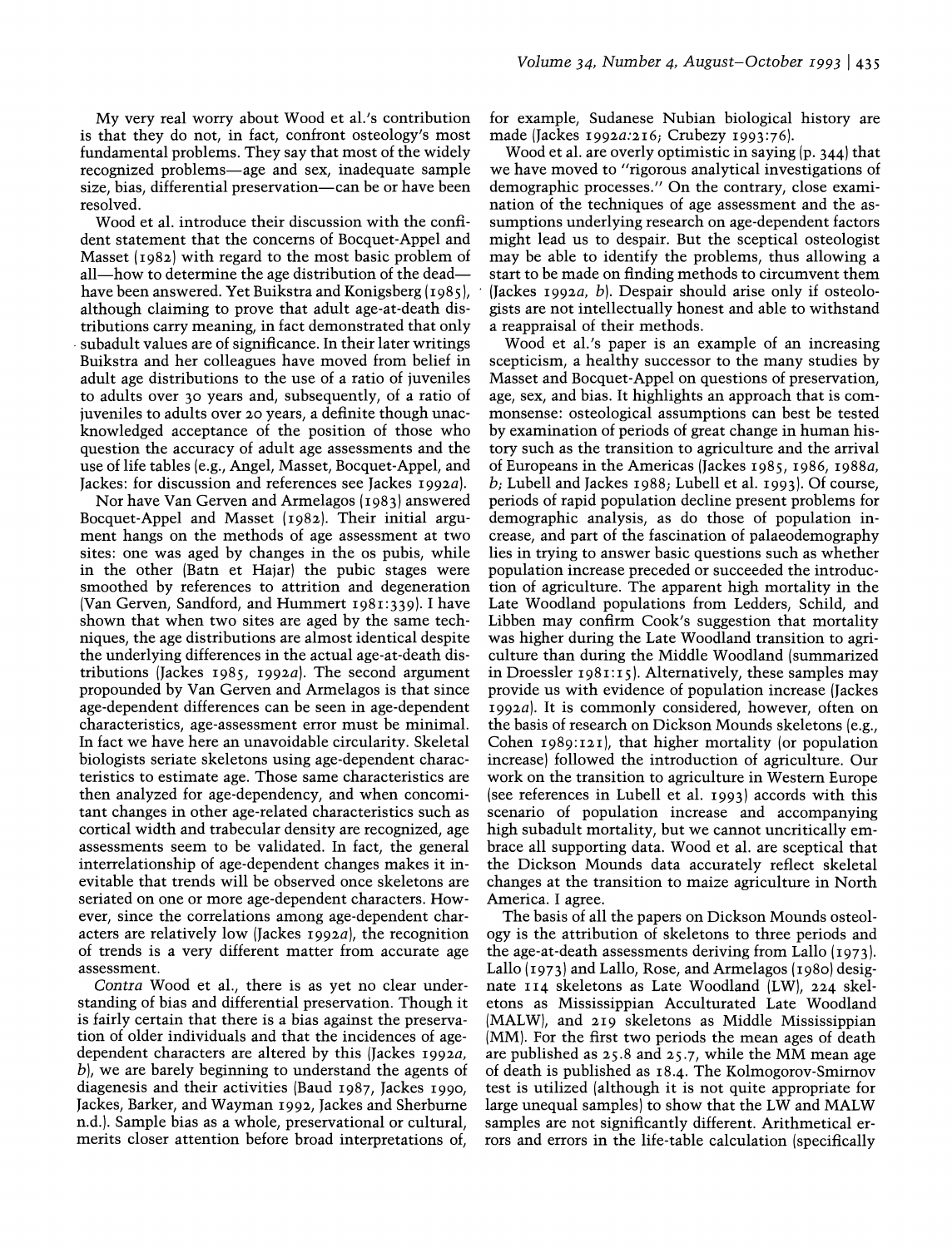of *L,)* deriving. from the methods used in Swedlund and Armelagos  $(1969)$  result in published figures that are misleading. For example, the correct figures for mean age at death or life expectancy at birth are around 27 years for the LW, 21.4 for the MALW, and 20.4 for the MM, not 26, 26, and 18, respectively. Correct calculation of the Kolmogorov-Smirnov test (Siegel 1956:249) shows that the only significant difference is between the LW and the MM distribution, with the greatest alteration in mortality occurring at the end of the LW. Log likelihood ratio tests of the age-at-death distributions (with children under 5 excluded) do not support the existence of significant differences among the three samples.

Nevertheless, the Dickson Mounds skeletal material was subsequently published as two samples,  $LW +$ MALW and MM (Goodman et al. 1984, Goodman and Armelagos 1989). The LW  $+$  MALW sample here has increased from 338 to 351. The age-categories have been altered, and the age distribution of the dead has been reworked so that the mean age of death is 26 for the earlier (combined) sample and 18.5 for the MM sample. The chances are high that the original figures for the MM age-at-death distribution made more sense biologically (cf. points 4 and 8 of fig.  $\mathbf{I}$ ).

Figure I illustrates a technique for comparing samples and assessing bias in age-at-death distributions (discussed in Jackes 1986, 1988a, 1992a), based on detailed examination of model, historical, and archaeological data. It excludes consideration of children under 5 years of age because of cultural or preservational bias against young children in cemetery populations. The values plotted are highly correlated with all demographic estimators; the juvenile : adult ratio is the best predictor of general fertility in stationary populations, while mean childhood mortality (based on *q* values) provides a correlation of .9987 with general fertility and is the best predictor in increasing populations (Jackes 1992a). The regression line in figure I derives from age-at-death distributions of 52 archaeological samples that are (relatively speaking) large, complete, and unbiased. Sample sizes for Dickson Mounds age-categories have been redistributed equally within two age-categories for these analyses. Lallo  $(1973)$  uses the age-category  $15-25$ , Goodman et al. (1984) the age-category 20–30. Such age data must be brought into line with the standard 5-year age-categories, and equal distribution provides the middle values of the possible range of figures here.

Figure I indicates that the Lallo 1973 LW and MM samples (points 2 and 4) may provide reasonable demographic data but do not differ markedly from each other. The reworked (1984) MM data (point 8) fall far from the line. The reworked data from the other periods cannot be plotted separately; the combined LW and MALW fall at point I (in its original form the pooled sample would fall at point 6). The original (1973) MALW age-at-death distribution (point 7), while similar to the other samples (points 2 and 4)) is perhaps far enough off the line to raise questions as to whether it is a true exemplar of mortality for that period.

What, in fact, is the "true" mortality (or fertility)? The

other points on figure I are based on the research of a second osteologist, Blakely, who, like Lallo, completed a Ph.D. in 1973 on Dickson Mounds material. Lallo was especially concerned with correct age estimation. This was less important to Blakely, although he did discuss his techniques very fully (Blakely 1973:67-69). Blakely (1971) was well aware of the pitfalls of age assessment and had done detailed reassessments of the Indian Knoll material. His assessment of subadult age for Indian Knoll was quite comparable with those of Howells (1960) and Johnston and Snow (1961). It is noteworthy that the maior differences between Lallo and Blakelv in terms of age assessment span the years from 10 to 25. These years should not present intractable problems,<br>but by age 20 there is a difference of some 8% in the cumulative percentages-a difference that is only exacerbated if Lallo's LW sample is removed from consideration. The modified ages published in Goodman et al. (1984) make Lallo's subadult ages fit Blakely's better, the major difference in cumulative percentages (still at age 20) being reduced to 4.8%. The curves from age 35 on have become identical. Blakely used a wider variety of techniques for subadult age assessment (diaphyseal length, for example) and an additional reference on dental calcification and eruption (cf. Blakely 1973:67 and Lallo 1973: 35). Hoppa and Saunders (1992) have recently shown that the reference samples underlying some standards for estimating subadult dental age skew the results and advocate both adjustment based on long-bone diaphyseal lengths to increase age-assessment accuracy and increased scepticism regarding juvenile growth curves based on archaeological material.

The effect of the differences between Lallo's and Blakely's age assessments can be seen by comparing points 5 and B. Point B represents the 479 skeletons published bv Blakelv in 1971 as at least 80% Middle Mississippian (the total Mississippian  $A + B$  sample from Blakely 1973 provides almost identical values and overlaps point B. The  $557$  skeletons aged by Lallo  $(1973)$  fall at point 5. Whereas Lallo's analysis would lead to the conclusion that childhood mortality and population fertility increased very slightly with the introduction of agriculture, Blakely's evidence indicates a marked decline in mortality or fertility. Indeed, Blakely's data would suggest that by A.D. 1200-1300 the population was stationary (point A).

Lallo assigns all the material from each burial mound to a single period (e.g., Mounds A, B, C, D, E, and H to the "Mississipian Acculturated Late Woodland," dated A.D. II50-1250). Blakely, after detailed examination of associated grave goods, subdivides the material differently and accepts the cultural association of fewer individuals-94 only from the Late Woodland and 167 from the Mississippian. He divides the Mississippian into Mississippian B (Eveland phase, A.D. 1000-1200;  $n =$ 81) and Mississippian A (Larson and Dickson phases, A.D. 1200-1300;  $n = 86$ . He says that both Late Woodland and Eveland-phase specimens are found in Mounds A, B, D, and E, while both Late Woodland and Mississippian A specimens are found in Mound G. Lallo (1973:29)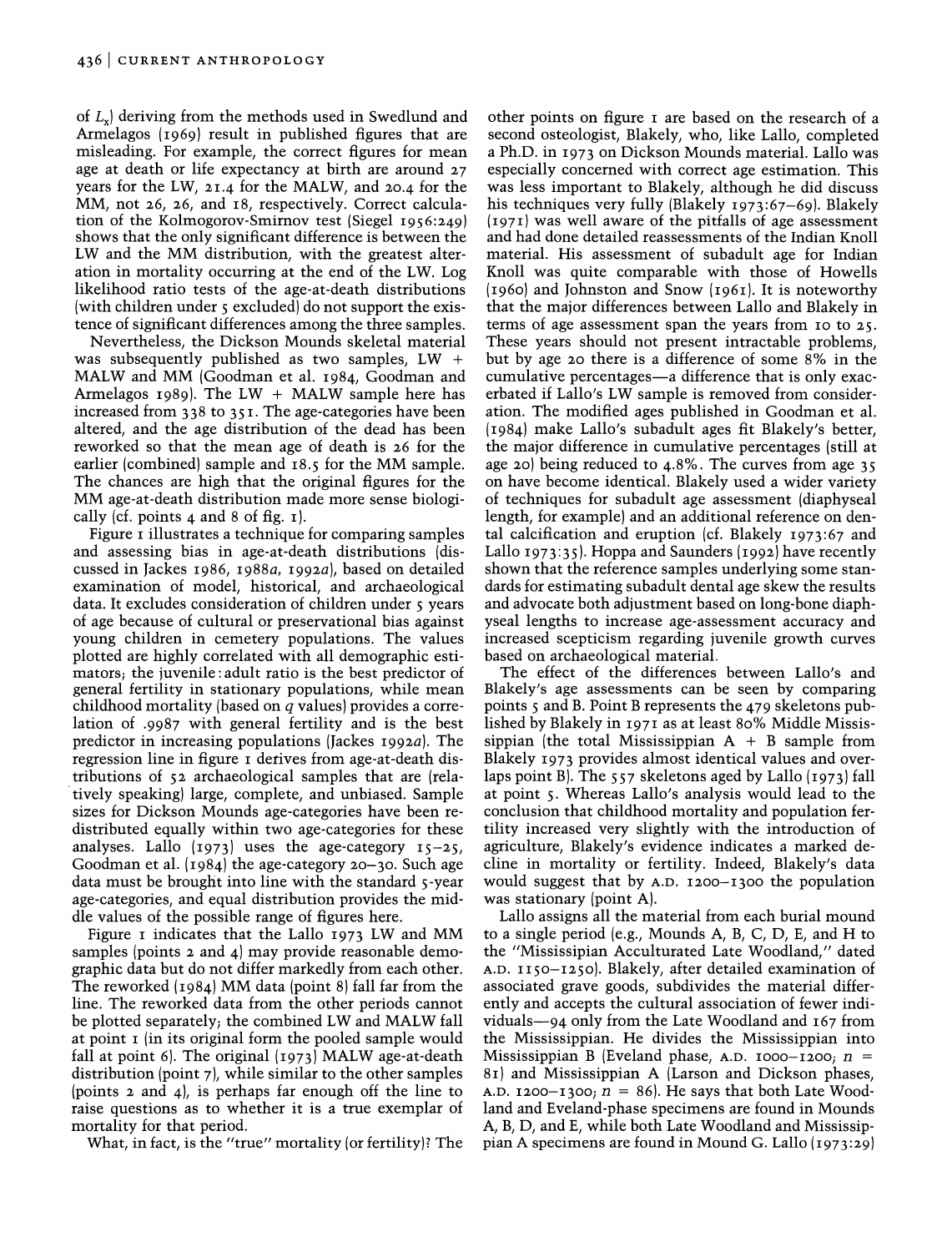

FIG. I. Regression of mean childhood mortality (MCM, the mean of  $_5q_5$  to  $_5q_{15}$ ) on the juvenile: adult ratio  $(s-14.99 \text{ yrs.} / 20 + \text{ yrs.})$  for  $s2$  archaeological samples  $(y = -.04 + 3.12 \times MCM, r = .97)$ . Age-at-death distributions are compared for samples from Dickson Mounds, a Late Woodland to Middle Mississippian site in Illinois, as formulated by Blakely (squares) and Lallo (diamonds), and for two other Middle Mississippian sites, Moundville and Schild (with adjustments for r, rate of population increase).

would put all of the Mound G material into the Late Woodland.

On the basis of Blakely's attribution of skeletons to period at Dickson Mounds, it appears that childhood mortality decreased as maize agriculture became established (from point D to C to A). However, Blakely (1973: 170) provides no detailed information for use in palaeodemographic studies, noting only general trends (Blakely [personal communication, August 8, 19841 has provided basic figures from his thesis research). His data have never been used in the discussions of the transition to agriculture, as is fitting: he studied 479 skeletons from an estimated total of 3,000 burials. A sample composed of a mere 16% would provide no assurance whatsoever that it was representative or random with regard to age, sex, developmental norms, or health status, especially because fewer than 9% of the possible 3,000 total could be confidently ascribed to a period. Figure I demonstrates that the samples are probably not biologically meaningful, for Blakely's earlier samples fall far from the line (point D is the pre-A.D. 1000 sample; point C is dated at A.D. 1000-1200) compared with his sample dated at A.D. 1200-1300 (point A). Lallo used a sample of 557 individuals from the total of 595 excavated in 1966 and 1967 (or 572 based on the modified life-table figures of Goodman et al. 1984). Yet this sample of less than 20% of the estimated total burials has been accepted as definitive of the transition to agriculture in numerous studies (e.g., Moore, Swedlund, and Armelagos 1975, Lallo et al. 1980, Johansson and Horowitz 1986, Cohen 1989).

It is clearly the right time for Wood et al. to suggest that we look to some site other than Dickson Mounds for answers to such basic questions as "Did the introduction of maize agriculture result from or result in an increase in population?" Unfortunately, the information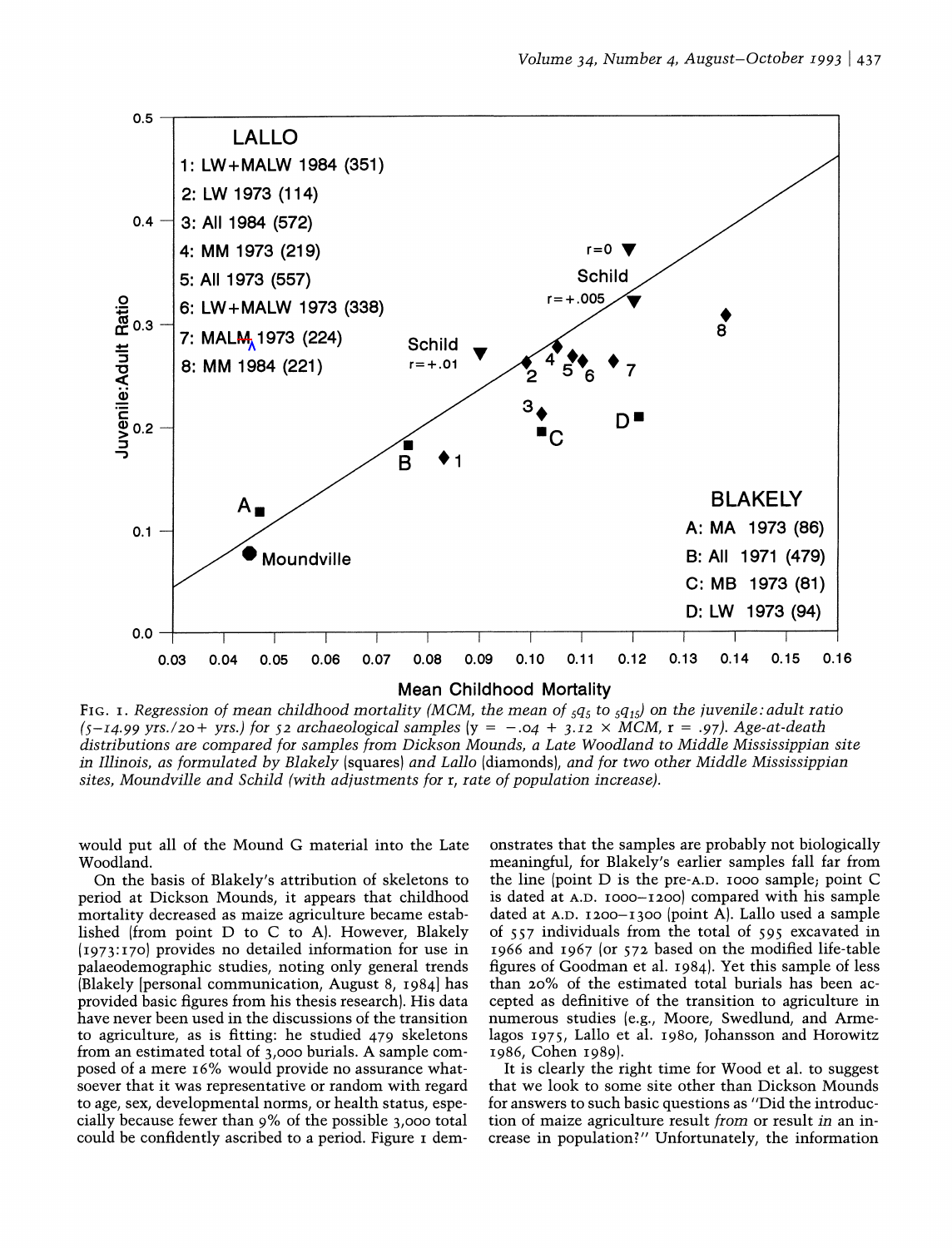available does not even permit us to characterize Middle Mississippian mortality or fertility. The Schild Middle Mississippian data (Goldstein 1980, Droessler 1981) suggest such high childhood mortality that it is justifiable to consider adjustments for a nonstationary population. In figure I the triangles labeled "Schild  $r = 0$ ," "Schild"  $r = +.005$ ," and "Schild  $r = +.01$ " record the original position and the results of the application of two adjustments (see Jackes 1986 for details), suggesting that a moderate population increase brings Schild into line with other archaeological data. The position of the Schild age-at-death distribution suggests high mortality for the Middle Mississippian and population increase of just below .005. On the other hand, the Moundville age-at-death distribution (Powell 1988) provides evidence of archaeologically low childhood mortality, indicating that the health status and population stability achieved by at least some Middle Mississippian groups was very like that of the precontact agricultural populations of Ontario (Jackes 1986).

We must be grateful to Wood et al. for initiating a long-overdue discussion of preconceptions. It is obvious that we need to clear away common beliefs based on inadequate evidence before osteology can make any advances.

#### References Cited

- BAUD, C.-A. 1987. "Altérations osseuses post-mortem d'origine fongique ou bactérienne," in Anthropologie physique et archéologie: Méthodes d'étude des sépultres. Edited by H. Duday and C. Masset, pp. 135-46. Paris: Centre National de la Recherche Scientifique.
- BLAKELY, R. L. 1971. Comparison of the mortality profiles of Archaic, Middle Woodland, and Middle Mississippian populations. American Journal of Physical Anthropology 34:45-53. -. 1973. Biological variation among and between two pre- University Microfilms.
- BOCQUET-APPEL, J-P., AND C. MASSET. 1982. Farewell to palaeodemography. Journal of Human Evolution  $11:321-33$ .
- BUIKSTRA, J., AND L. W. KONIGSBERG. 1985. Paleodemography: Critiques and controversies. American Anthropologist  $87:316-33.$
- COHEN, M. N. 1989. Health and the rise of civilization. New Haven: Yale University Press.
- CRUBEZY, E. 1993. Skeletal biology and sample bias: The example of Sudanese Nubia (abstract). American Journal of Physical Anthropology, suppl. 16:76.
- DROESSLER, J. 1981. Craniometry and biological distance: Biocultural continuity and change at the Late-Woodland-Mississippian interface. Evanston: Center for American Archaeology at Northwestern University.
- GO LDSTEIN, L. G. 1980. Mississippian mortuary practices: A case study of two cemeteries in the Lower Illinois Valley. Evanston: Northwestern University Archaeological Program.
- GOODMAN, A. H., AND G. J. ARMELAGOS. 1989. Infant and childhood morbidity and mortality risks in archaeological populations. World Archaeology 21:225-43.
- GOODMAN, A. H., J. LALLO, G. J. ARMELAGOS, AND J. C. ROSE. 1984 "Health changes at Dickson Mounds, Illinois (A.D. 950–1300)," in Paleopathology at the origins of agriculture. Edited by M. N. Cohen and G. J. Armelagos, pp. 271-305. Orlando: Academic Press.
- HOPPA, R. D., AND S. R. SAUNDERS. 1992. Reinterpreting skeletal growth from archaeological samples. Paper presented at the 20th annual meeting of the Canadian Association for Physical Anthropology, Edmonton, Alberta.
- HO WELLS, W. W. 1960. "Estimating population numbers through archaeological and skeletal remains," in The application of quantitative methods in archaeology. Edited by R. F. Heizer and S. F. Cook, pp. 158-80. Chicago: Quadrangle Books.
- JACKES, M. K. 1985. Pubic symphysis age distributions. American Journal of Physical Anthropology 68:281–99.<br>-- 1986. The mortality of Ontario archaeological popula-
- tions. Canadian Journal of Anthropology  $5(2):33-48$ .
- -. 1988a. Demographic change at the Mesolithic-Neolithic transition: Evidence from Portugal. Rivista di Antropologia, suppl., 66:141-58.
- -. 1988b. The osteology of the Grimsby site. Edmonton: Department of Anthropology, University of Alberta.
- 1990. Diagenetic change in prehistoric Portuguese human bone (4000 to 8000 B.P.). Paper presented to the symposium on bone chemistry at the 18th annual meeting of the Canadian Association for Physical Anthropology, Banff, Alberta.
- 1992a. "Paleodemography: Problems and techniques," in Skeletal biology of past peoples: Research methods. Edited by S. R. Saunders and M. A. Katzenberg, pp. 189-224. New York: Wiley-Liss.
- -. 19gzb. Taphonomy and the human osteologist. Paper presented at the 20th annual meeting of the Canadian Association for Physical Anthropology, Edmonton, Alberta.
- JACKES, M. K., C. M. BARKER, AND M. L. WAYMAN. 1992. Bacterial effects on human bone from archaeological sites. Paciation for Physical Anthropology, Edmonton, Alberta.
- JACKES, M. K., AND R. SHERBURNE. n.d. The effect of collagenase-producing bacteria on human bone cortex. MS.
- JOHANSSON, S. R., AND S. HOROWITZ. 1986. Estimating mortality in skeletal populations: Influence of the growth rate on the interpretation of levels and trends during the transition to agriculture. American Journal of Physical Anthropology 71: 233-50.
- JOHNSTON, F. E., AND C. E. SNOW. 1961. The reassessment of the age and sex of the Indian Knoll skeletal population: Demographic and skeletal aspects. American lournal of Physical Anthropology 19:237-44.
- LALLO, J. **W.**1973. The skeletal biology of three prehistoric American Indian societies from Dickson Mounds. Ann Arbor:
- LALLO, J. W., J. C. ROSE, AND G. J. ARMELAGOS. 1990. "An University Microfilms. ecological interpretation of variation in mortality within three prehistoric American Indian populations from Dickson Mounds," in Early Native Americans. Edited by D. L. Browman, pp, 203-38. The Hague: Mouton.
	- LUBELL, D., AND M. JACKES. 1988. Portuguese Mesolithic-Neolithic subsistence and settlement. Rivista di Antropologia, suppl., 66:231-48.
	- LUBELL, D., M. JACKES, H. SCHWARCZ, M. KNYF, AND C. MEIKLEJOHN. 1993. The Mesolithic-Neolithic transition in Portugal: Isotopic and dental evidence of diet. Journal of Archaeological Science. In press.
	- MOORE, J. A., A. C. SWEDLUND, AND G. J. ARMELAGOS. 1975. "The use of life tables in paleodemography," in Population studies in archaeology and biological anthropology: A symposium. Edited by A. C. Swedlund, pp. 57-70, Society of American Archeology Memoir 30.
	- POWELL, M. L. 1988. Status and health in prehistory: A case study of the Moundville chiefdom. Washington, D.C.: Smithsonian Institution.
	- SIE GEL, S. 1956 Nonparametric statistics for the behavioral sciences. New York: McGraw-Hill.
	- SWEDLUND, A. C., AND G. J. ARMELAGOS. 1969. Une recherche en paléo-démographie: La Nubie soudanaise. Annales: Economies, Sociétés, Civilisations 24:1287-89.
	- VAN GERVEN, D. P., AND G. J. ARMELAGOS. 1983 "Farewell to paleodemography?" Rumors of its death have been exaggerated. Journal of Human Evolution 12:353-60.
	- VAN GERVEN, D. P., M. K. SANDFORD, AND J. R. HUMMERT. 1981. Mortality and culture change in Nubia's Batn el Hajar. Iournal of Human Evolution 10:395-408.